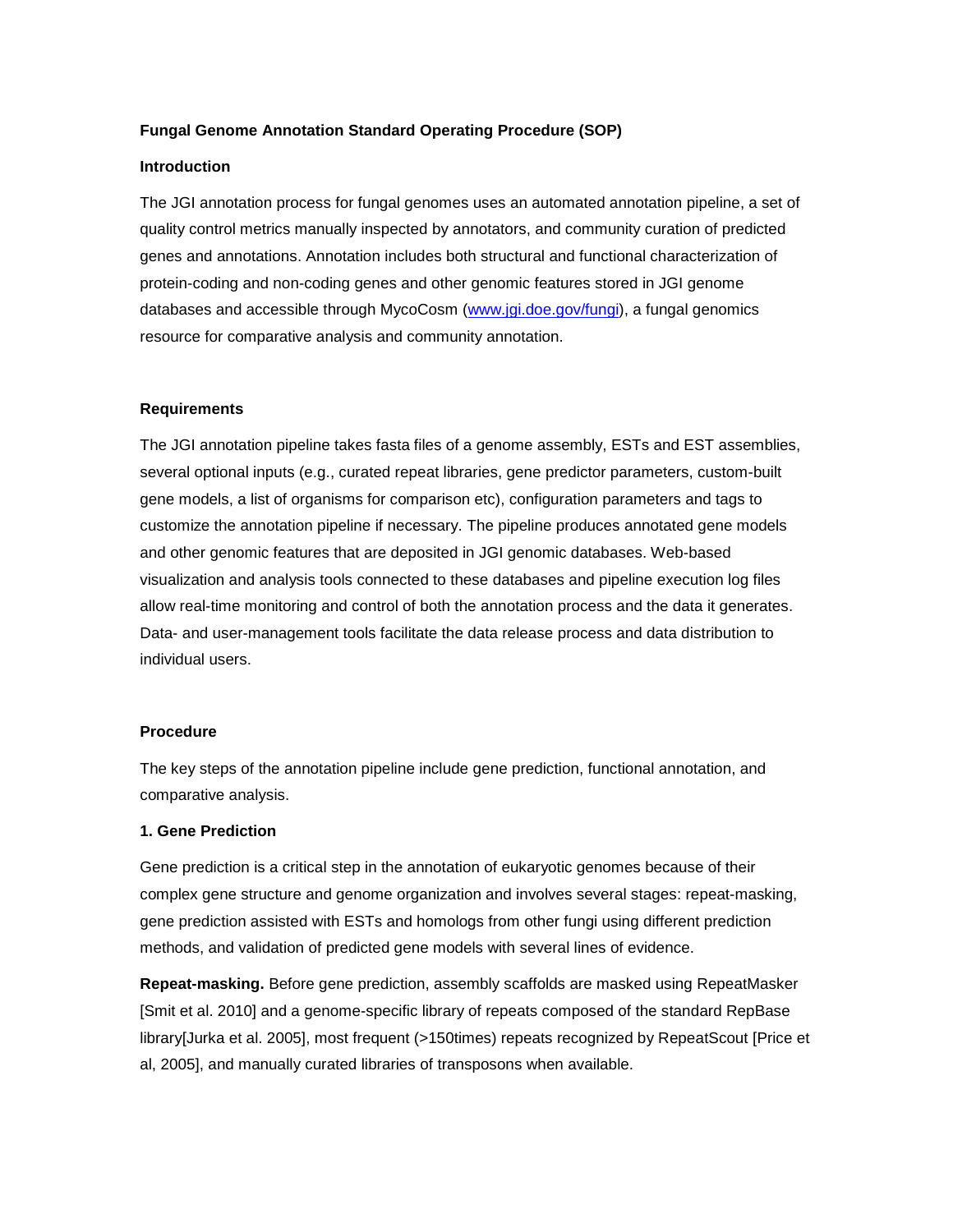**Mapping ESTs and proteins.** All ESTs for a given organism, either sequenced in-house or retrieved from GenBank or collaborator collections, are inspected for quality, trimmed, clustered, and assembled into consensus sequences using sequencing platform-specific EST clustering pipelines (external to this pipeline). These ESTs and consensus sequences are mapped to the assembly using BLAT, filtered using thresholds of 95% nucleotide identity and 80% coverage over EST length [Kent, 2000] and used in gene modeling, model selection and validation processes.

Proteins from publicly available fungal genomes are grouped taxonomically and blasted against masked genome assembly using BLASTx with e-value 1e-5. These alignments serve as seeds for homology-based gene predictors.

**Gene predictors.** Using the repeat-masked assembly, several gene prediction programs falling into three general categories are used: 1) *ab initio* - FGENESH [Salamov and Solovyev 2000]; GeneMark [Ter-Hovhannisyan et al, 2008] trained for given genome, 2) *homology-based* - FGENESH+[Salamov and Solovyev 2000]; Genewise [Birney et al, 2004] seeded by BLASTx alignments against GenBank's database of non-redundant proteins (NR: http://www.ncbi.nlm.nih.gov/BLAST/), and 3) *EST-based* - EST\_map (http://www.softberry.com/) seeded by EST contigs.

**Training gene predictors.** This process employs an automatically generated set of full-length genes derived from EST clusters and protein-homology models produced by Genewise and Fgenesh+ and screened for completeness, quality and redundancy. This set is randomly split into training and test subsets in proportion 4:1. The genes from the training subset provide hexamer frequencies derived from CDS while intron structure informs exon/intron transition probabilities of the Fgenesh parameter file. These newly derived parameters are tested on the test subtest in parallel to the parameters created earlier for other fungi, and the best performing parameter set assessed by specificity and sensitivity of exon predictions is used for given genome. If either specificity or sensitivity of best prediction drops below 50%, the process requires expert training. In addition, we use the self-training version of GeneMark software, which also captures intron structure specific to fungal genomes.

**Improving gene models.** Since all gene predictors predict only coding parts of genes (CDS), we use the program estExt (I. Grigoriev, unpublished) that employs ESTs and EST clusters overlapping with predicted gene models to extend them into coding or untranslated regions (UTR) and to correct their gene structures if they disagree with EST splicing patterns. GeneWise models not supported with ESTs are extended by finding in frame upstream start and downstream stop codons in assembly sequences. GeneWise models that include frameshifts are labeled as potential pseudogenes.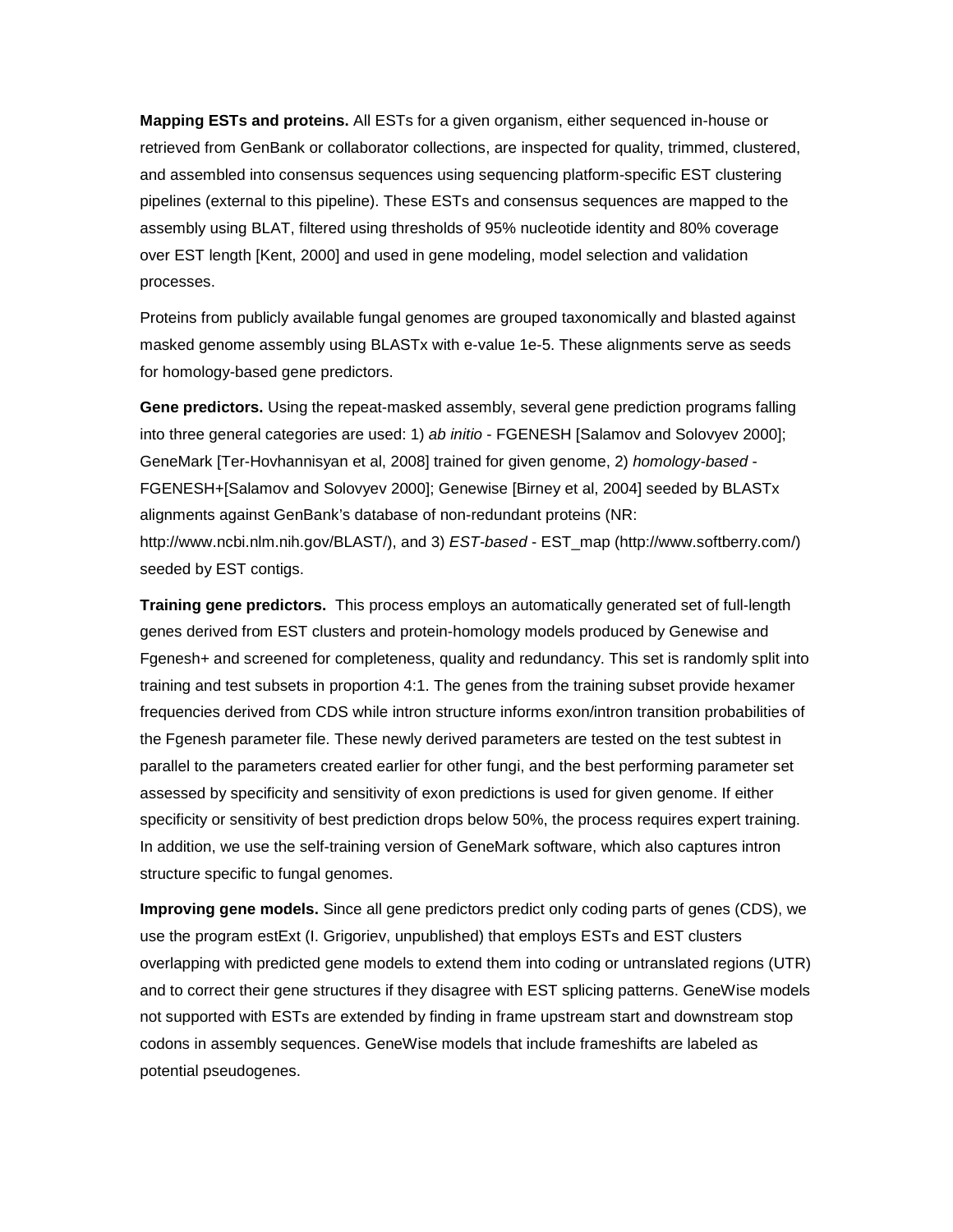**Filtering gene models.** The annotation pipeline produces multiple overlapping gene models by different gene predictors at each locus. All models having significant similarity to repeat-type proteins and repeat Pfam domains are excluded from further analysis. To select the best representative gene model we employ a heuristic approach (A. Salamov, unpublished) based on a combination of protein homology and EST support. Homology information is based on alignments with the best BLASTp hit from protein databases, where only alignments with BLASTp score > 50 and that cover at least 25% of length of gene models are considered. EST support is based on correlation coefficient (CC), a measure commonly used to estimate the accuracy of predicted gene models relative to experimentally known, validated gene models (f.e. Burset & Guigo). For this case 'known' genes are substituted by mapped ESTs, which overlap with a particular gene model. So for a given gene model EST support is measured as an average of all CC computed for every EST overlapping with that model. CC value ranges from 1 for perfect match between ESTs and predicted gene model to -1 for complete disagreement. Each gene model is assigned the following empirical score:  $S = S$  Sblast  $*$  (cov1 $*$ cov2 + CC), where Sblast is combined BLASTp score of alignments between given gene model and protein homolog, cov1 and cov2 are alignment coverages for the model and homolog respectively  $(0 \leq x \leq 0.001)$ and CC is the correlation coefficient between the model and overlapping ESTs. At each locus, a model with the highest score is selected, and all other models, which have at least 5% overlap with the selected model are discarded.

The selected gene models form the GeneCatalog, which is subject to further genome analysis, manual curation, and, ultimately, GenBank submission.

**Non-coding genes.** In addition to protein coding genes, the pipeline predicts non-coding genes. tRNAs are predicted using tRNAscan-SE [Lowe and Eddy 1997]. Infernal software suite (S.Eddy, Janelia Farms) is used to predict members of known non-coding RNA families from RFAM database, which combines information of primary sequences and secondary structure of RNAs. In addition, regions of genomic conservation determined by VISTA alignments [Ratnere & Dubchak, 2009] and supported by expression data may suggest additional non-coding genes.

## **2. Functional Annotation.**

All predicted proteins are functionally annotated using SignalP [Nielsen et al. 1997] for signal sequences, TMHMM [Melen et al. 2003] for transmembrane domains, InterProScan [Quevillon et al, 2005] for integrated collection of functional and structure protein domains, and protein alignments to NCBI nr, SwissProt (http://www.expasy.org/sprot/), KEGG [Kanehisa et al. 2006] for metabolic pathways, and KOG [Koonin et al. 2004] for eukaryotic clusters of orthologs. KEGG hits are used to assign EC numbers [\(http://www.expasy.org/enzyme/\)](http://www.expasy.org/enzyme/) and map to metabolic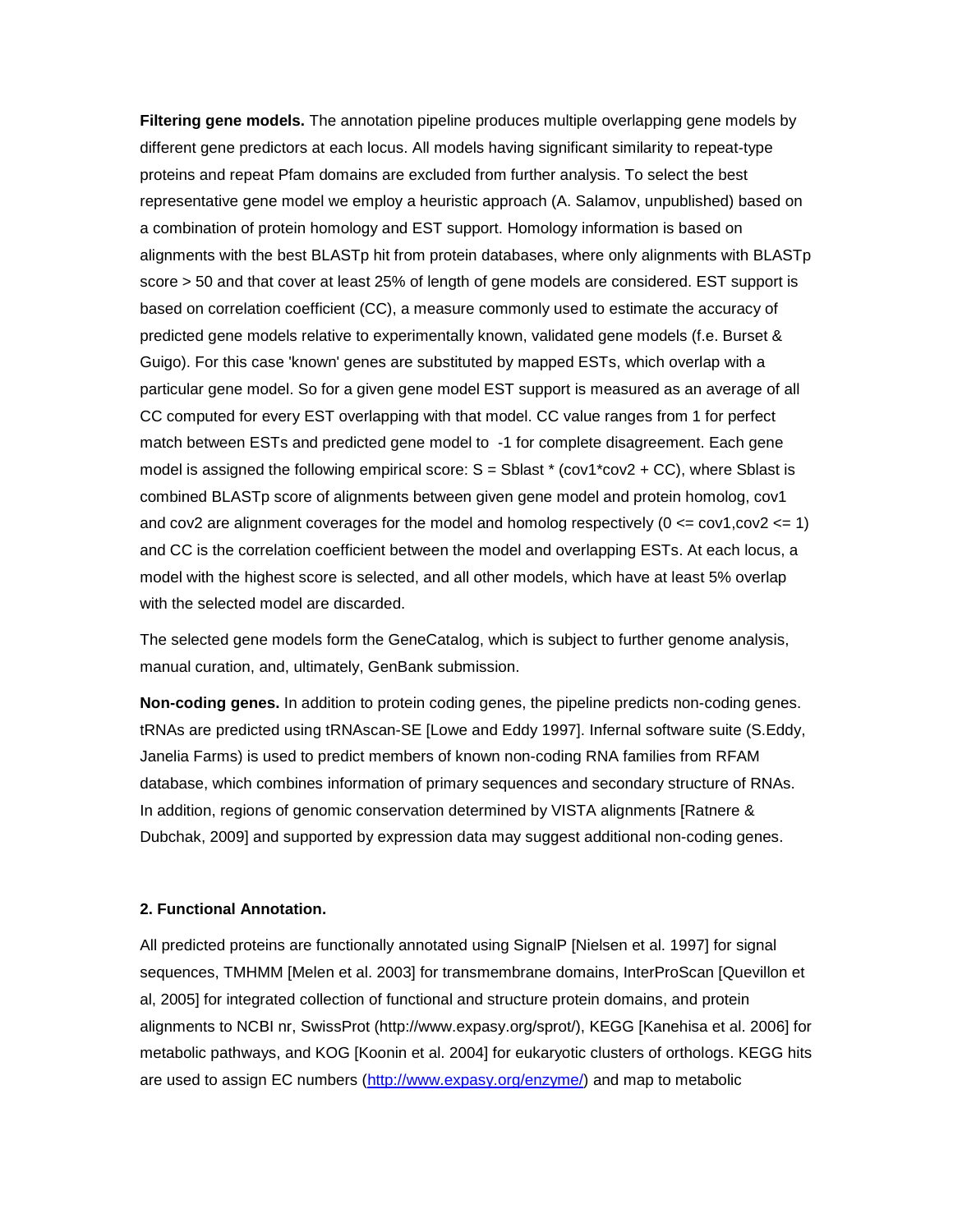pathways. Interpro and SwissProt hits are used to map gene ontology (GO) terms (Ashburner et al, 2000; http://www.geneontology.org/).

Besides linking predicted proteins to various annotation sources, a defline for each protein is inferred from the top BLASTp protein hit when amino acid sequence identity and coverage > 80% or from InterPro domain with e-value<1e-15. When deflines do not meet GenBank requirements, it is replaced with ' hypothetical protein'.

Predicted protein sets are also run through external pipelines built by collaborators for specific gene families such as CAZy, FOLy, transportDB, etc

# **3. Comparative Analysis**

Each annotated genome is analyzed in the context of comparative analysis using several tools such as VISTA, synteny, dot-plots, functional profiles (KOG, EC, GO), and gene clusters with visualization tools enabling comparative analysis of gene structure, domain composition, and genomic neighborhood for each gene cluster.

The masked assembly is aligned to assemblies from a pre-defined group of related organisms using VISTA. These alignments are translated into regions of DNA conservation displayed on the genome browsers and also visualized using interactive dot-plots and synteny analysis tools.

Functional annotation of individual genes in the GeneCatalog is summarized according to different classification schemas (eg, KOG, KEGG, GO) and presented as functional profiles (gene counts in each functional category) for compared genomes.

Multi-gene families are predicted with the Markov clustering algorithm (MCL [Enright et al. 2002]), which clusters proteins based on BLASTp alignment scores between them. Gene clusters are annotated using PFAM domains detected in cluster member sequences. The display of gene structure, synteny and domains composition assists validation of gene families.

*Quality control of annotated genomes* includes analysis of GeneCatalog composition, support by different lines of evidence such as ESTs and homology, statistical characteristics of gene models such as gene length, number of exons, intron size etc., and comparative analysis with previously annotated genomes. This also involves manual curation of a random selection of predicted genes. Quality assessment of annotated genome involves a multi-tier process that include (i) assessment by annotator, (ii) peer review, (iii) community annotation, and (iv) GenBank review.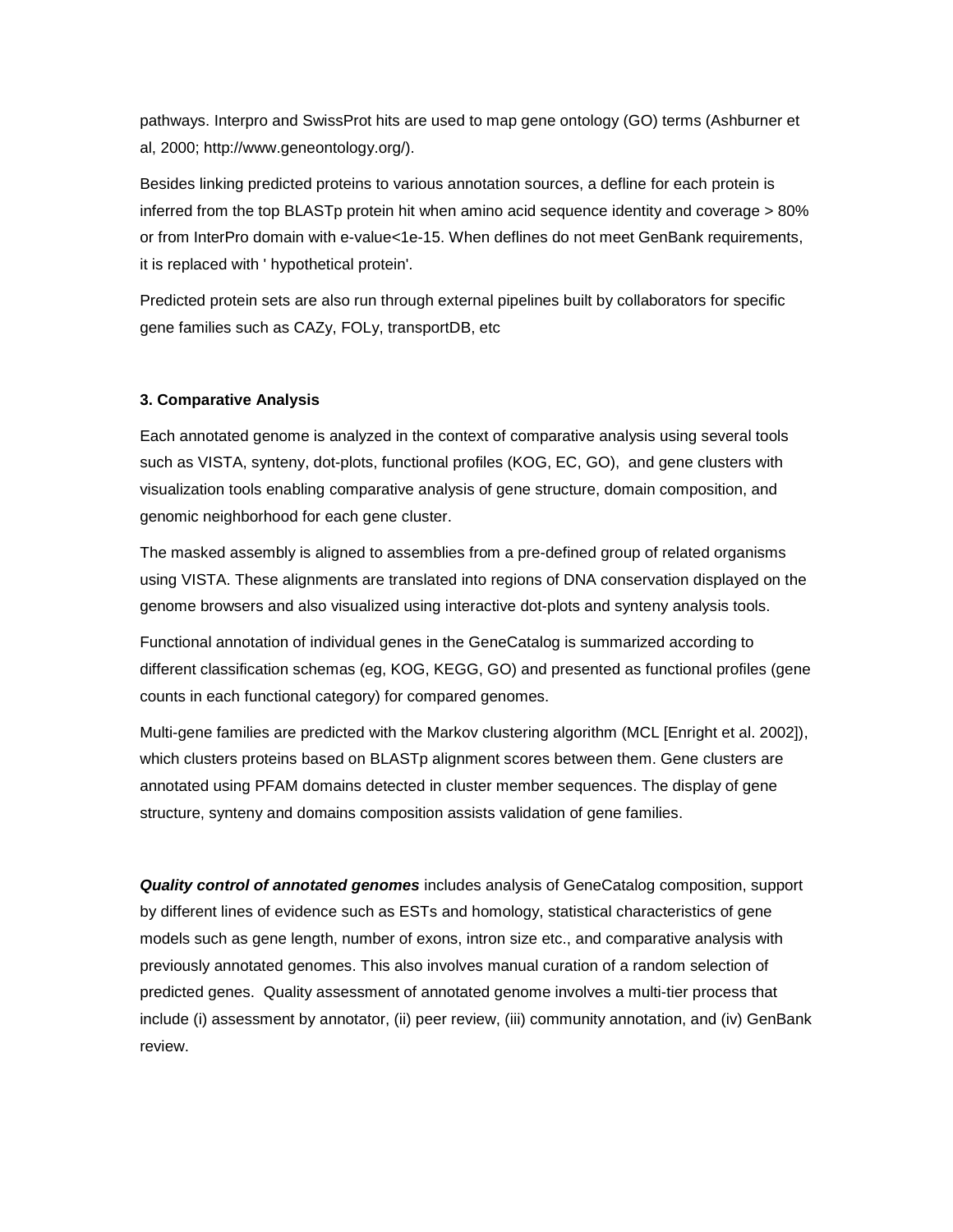## **Implementation**

The fungal pipeline uses a framework of pipeline infrastructure tools to monitor and control abstract pipelines running on Linux clusters. These tools enable automatic setup of the pipeline, visualization of the pipeline run with interactive control by annotators, APIs to external tools for gene cluster analysis and Vista alignments, and automatic web portal construction and configuration. Detailed error detection and fault identification procedures are provided for the annotators to troubleshoot problems.

**Pipeline/Portal setup process**. A Perl script controls all the input data for annotation, creates directories and copies files to appropriate locations, and builds and launches the pipeline also sending work requests to cluster, Vista and Portal subsystems.

**Annotation Pipeline process** uses the Pipeline infrastructure to run a network of programs that implement the database and perform analyses required to create a genome portal. Extensive checking is done to insure that programs are run correctly and log files are created for possible multiple runs of the pipeline. Pipelines can run on all the JGI clusters and can easily be moved from cluster to cluster as the workload changes and a cluster becomes busy.

**Cluster Analysis system** is notified by the annotation pipeline when data is available for multiple compared genomes. At the end, the annotation pipeline verifies completeness of the work and connects the clustering results to the organism database.

**Vista Analysis system** is notified by the annotation pipeline when the masked genome is made available, which also launches whole-genome synteny analysis. At the end of the pipeline, Vista results are connected to the organism database automatically.

**Web Portal construction and configuration** is initiated by the annotation pipeline, which also adds data and services to the portal as corresponding analysis steps are executed to allow immediate display of results. At the end of the annotation pipeline the portal is notified to move the organism database from the staging server to the production server.

**Pipeline infrastructure tools.** The pipeline construction web interface enables graphical construction of abstract pipelines that are parametized by symbolic on/off tags to include/exclude parts (e.g. specific gene modelers) and by text substitution macros that control command lines generated within the pipeline. Pipeline sections are defined in a template which defines a program execution subgraph. Templates are nested to provide modularity in pipeline specification. The pipeline monitoring/control web interface allows annotators to view the pipeline graph with color coded status of pipeline modules. A mouse click on a program node in the graph instantly displays the log file for that program allowing quick problem determination. Parts of the pipeline can be suspended or moved to different queues on the cluster. The status of hardware can be also displayed.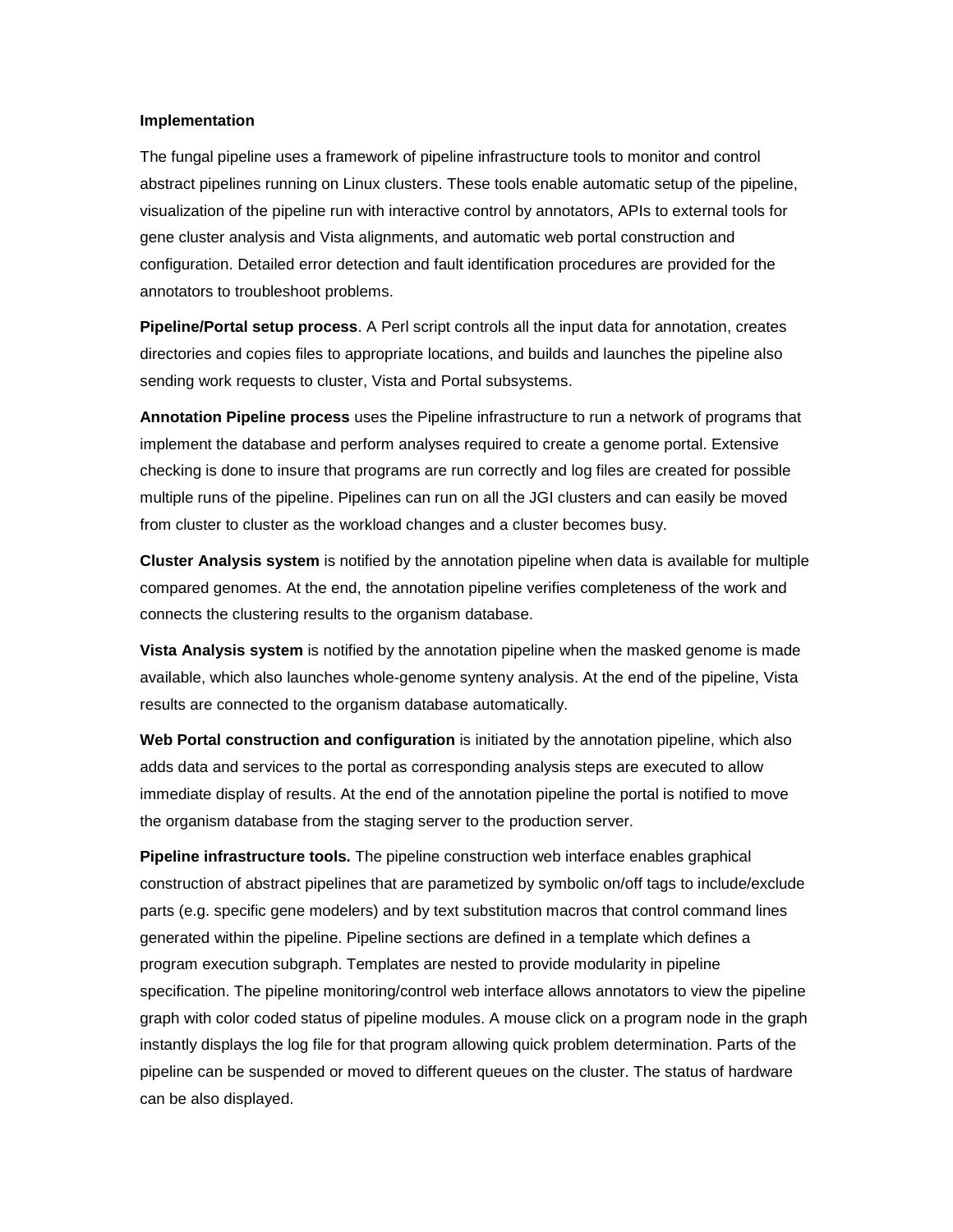## **References:**

Ashburner, M. et al. Gene ontology: tool for the unification of biology. Nature Genetics 25, 25-9 (2000).

Bendtsen, J. D., Nielsen, H., von Heijne, G. & Brunak, S. Improved prediction of signal peptides: SignalP 3.0. Journal of Molecular Biology 340, 783-795 (2004).

Birney, E., Clamp, M. & Durbin, R. GeneWise and Genomewise. Genome Research 14, 988-995 (2004).

Enright AJ, Van Dongen S & Ouzounis CA. An efficient algorithm for large-scale detection of protein families. Nucleic Acids Research 30(7):1575-1584 (2002)

Ter-Hovhannisyan V, Lomsadze A, Chernoff YO, Borodovsky M. Gene prediction in novel fungal genomes using an ab initio algorithm with unsupervised training. Genome Res. 2008 Dec;18(12):1979-90. Epub 2008 Aug 29.

Jurka J, Kapitonov VV, Pavlicek A, Klonowski P, Kohany O & Walichiewicz J. Repbase Update, a database of eukaryotic repetitive elements. Cytogenet. Genome Res. 110:462–467 (2005).

Kanehisa M, G. S., Hattori M, Aoki-Kinoshita KF, Itoh M, Kawashima S, Katayama T, Araki M, Hirakawa M. From genomics to chemical genomics: new developments in KEGG. Genome Biology 5, R7 (2006).

Kent WJ. BLAT--the BLAST-like alignment tool. Genome Res. 12(4):656-664 (2002).

Koonin, E. V. et al. A comprehensive evolutionary classification of proteins encoded in complete eukaryotic genomes. Genome Biology 5, R7 (2004).

Lowe TM, Eddy SR. tRNAscan-SE: a program for improved detection of transfer RNA genes in genomic sequence. Nucleic Acids Res. 25(5):955-964 (1997)

Melen K, Krogh A & von Heijne G. Reliability measures for membrane protein topology prediction algorithms. J. Mol. Biol 327(3):735-744 (2003).

Nielsen H, Engelbrecht J, Brunak S & von Heijne, G. Identification of prokaryotic and eukaryotic signal peptides and prediction of their cleavage sites. Protein Engineering, 10:1-6, (1997).

Price AL, Jones NC, Pevzner PA. De novo identification of repeat families in large genomes. Bioinformatics. 2005 Jun;21 Suppl 1:i351-8.

Quevillon, E. et al. InterProScan: protein domains identifier. Nucleic Acids Res 33, W116-20 (2005).

Ratnere I, Dubchak I. Obtaining comparative genomic data with the VISTA family of computational tools. Curr Protoc Bioinformatics. 2009 Jun;Chapter 10:Unit 10.6.